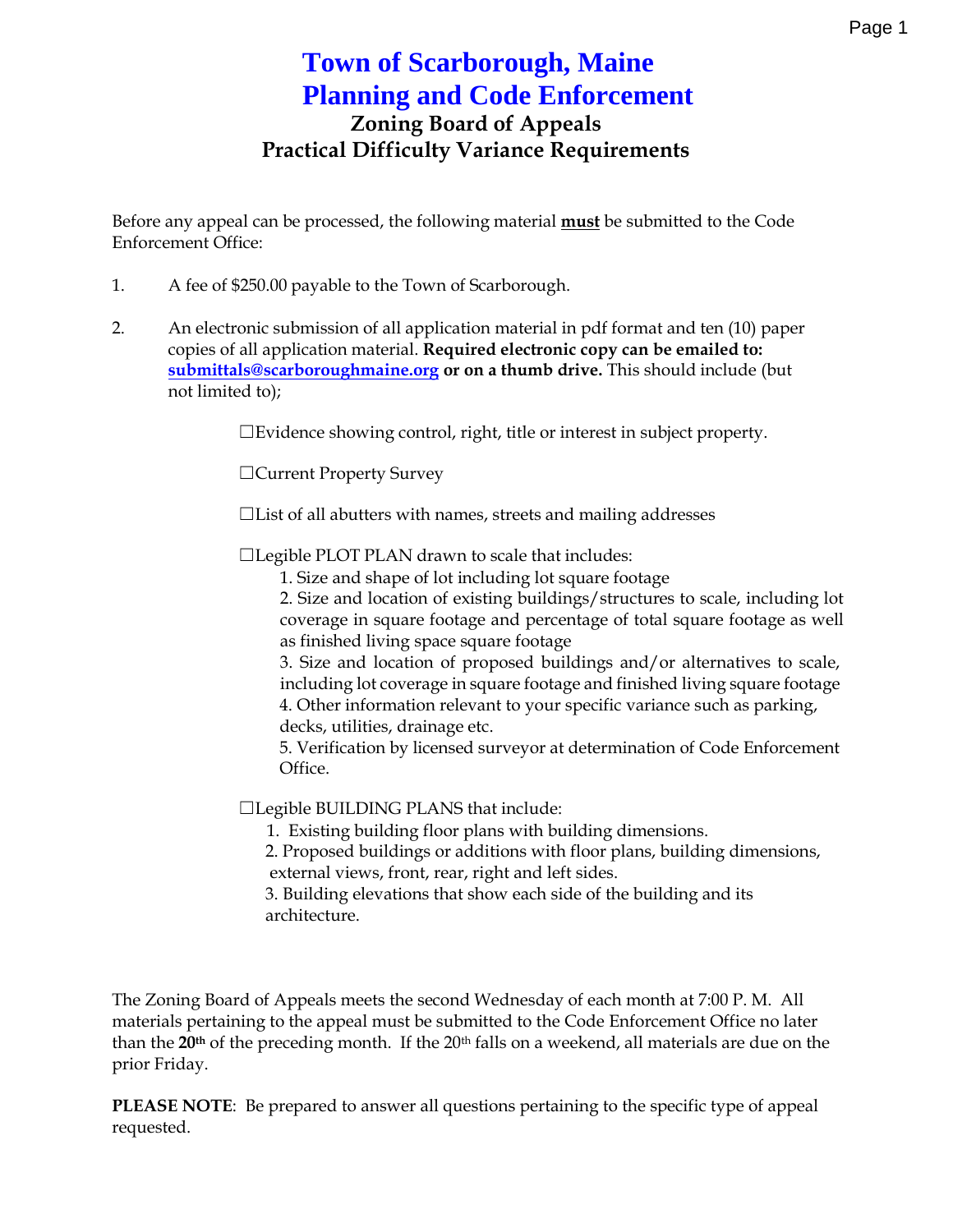# **Town of Scarborough, Maine Planning and Code Enforcement**

**Practical Difficulty Variance (Scarborough Zoning Ordinance, Chapter 405, Section V.6.)**

In addition to the provisions of Section V(B)(1 through 5) of this Ordinance, the board of appeals may grant a variance from the dimensional standards of this ordinance when strict application of the provisions of the ordinance would create a practical difficulty, as defined herein, and when all the following conditions are found to exist:

1. The need for a variance is due to the unique circumstances of the property, and not to the general conditions in the neighborhood;

2. The granting of a variance will not produce an undesirable change in the character of the neighborhood and will not have an unreasonably detrimental effect on either the use or fair market value of abutting properties;

3. The practical difficulty is not the result of action taken by the applicant or a prior owner;

4. No other feasible alternative is available to the applicant, except a variance;

5. The granting of a variance will result in bringing the applicant's property more nearly into conformance with surrounding properties;

6. The granting of a variance will not have an unreasonably adverse effect on the natural environment; and

7. The property is not located, in whole or in part, within a shoreland area, as defined in 38 M.R.S.A. § 435, or flood hazard zone, as defined in the Town of Scarborough Floodplain Management Ordinance.

As used in this section  $V(B)(6)$ , the following words have the meanings set forth below:

1. *Dimensional standards:* Those provisions of this ordinance which relate to lot area, lot coverage, frontage, and setback (including buffer) requirements.

2. *Practical difficulty:* A case where strict application of the dimensional standards of the ordinance to the property for which a variance is sought would both preclude a use of the property which is permitted in the zone in which it is located and also would result in significant economic injury to the applicant.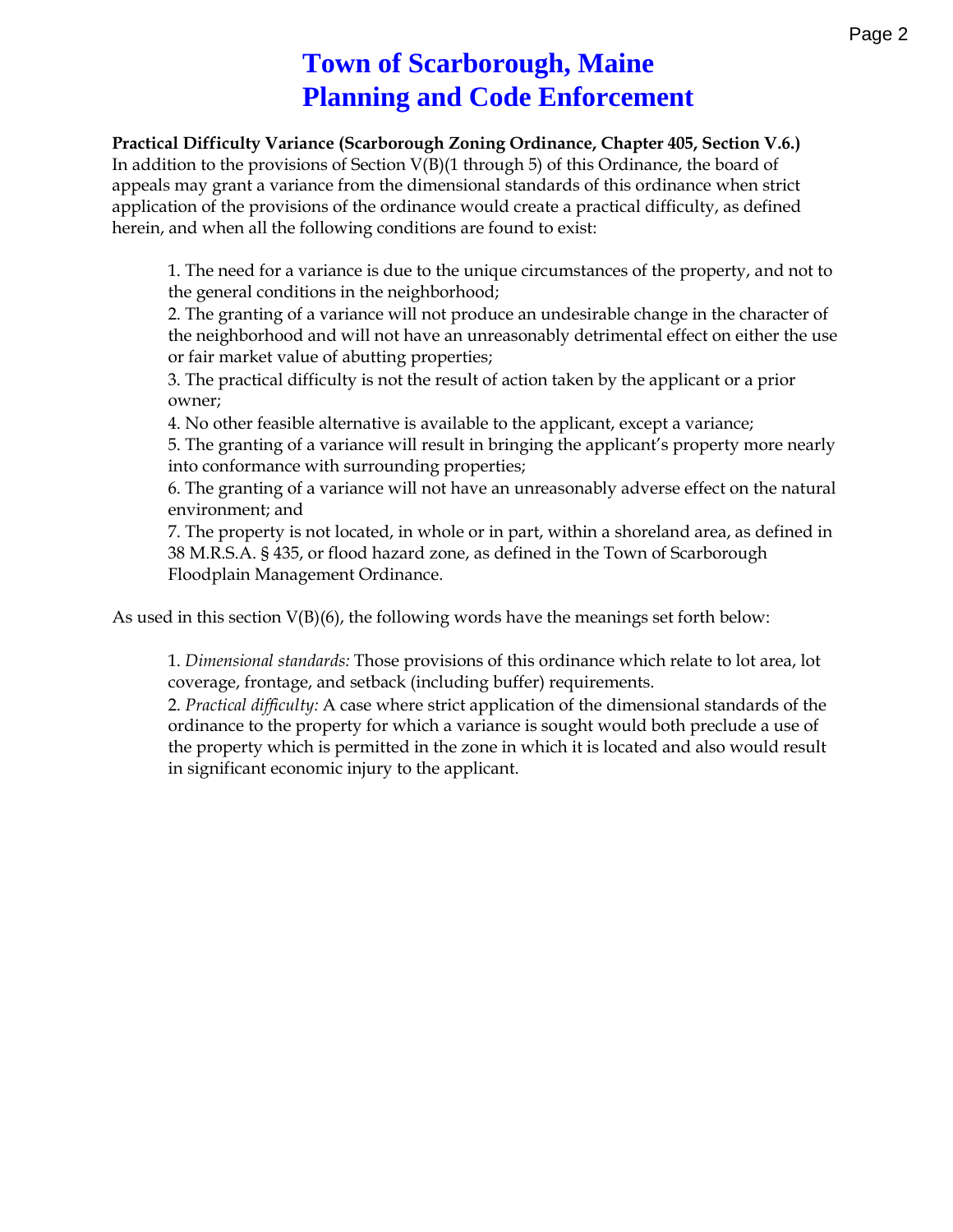## **Application for Practical Difficulty Variance Town of Scarborough, Maine Planning and Code Enforcement**

| Name of Owner:                                                    |
|-------------------------------------------------------------------|
|                                                                   |
|                                                                   |
|                                                                   |
| Assessors Map & Lot Number: Zoning District:                      |
|                                                                   |
| Is the property located in a Shoreland Zone? Yes________ No______ |
| Is the property located in a Flood Zone? Yes_________ No______    |
|                                                                   |
| (if other than property owner)                                    |
|                                                                   |
|                                                                   |
|                                                                   |

#### **PROJECT DESCRIPTION AND CIRCUMSTANCES**

A. Generally describe the project and why a variance is needed:

B. List the exact dimensional reduction requested:

a practical difficulty exists. **Please explain how your situation meets each of the following criteria.** C. There are eight criteria which must be met before the Zoning Board of Appeals can find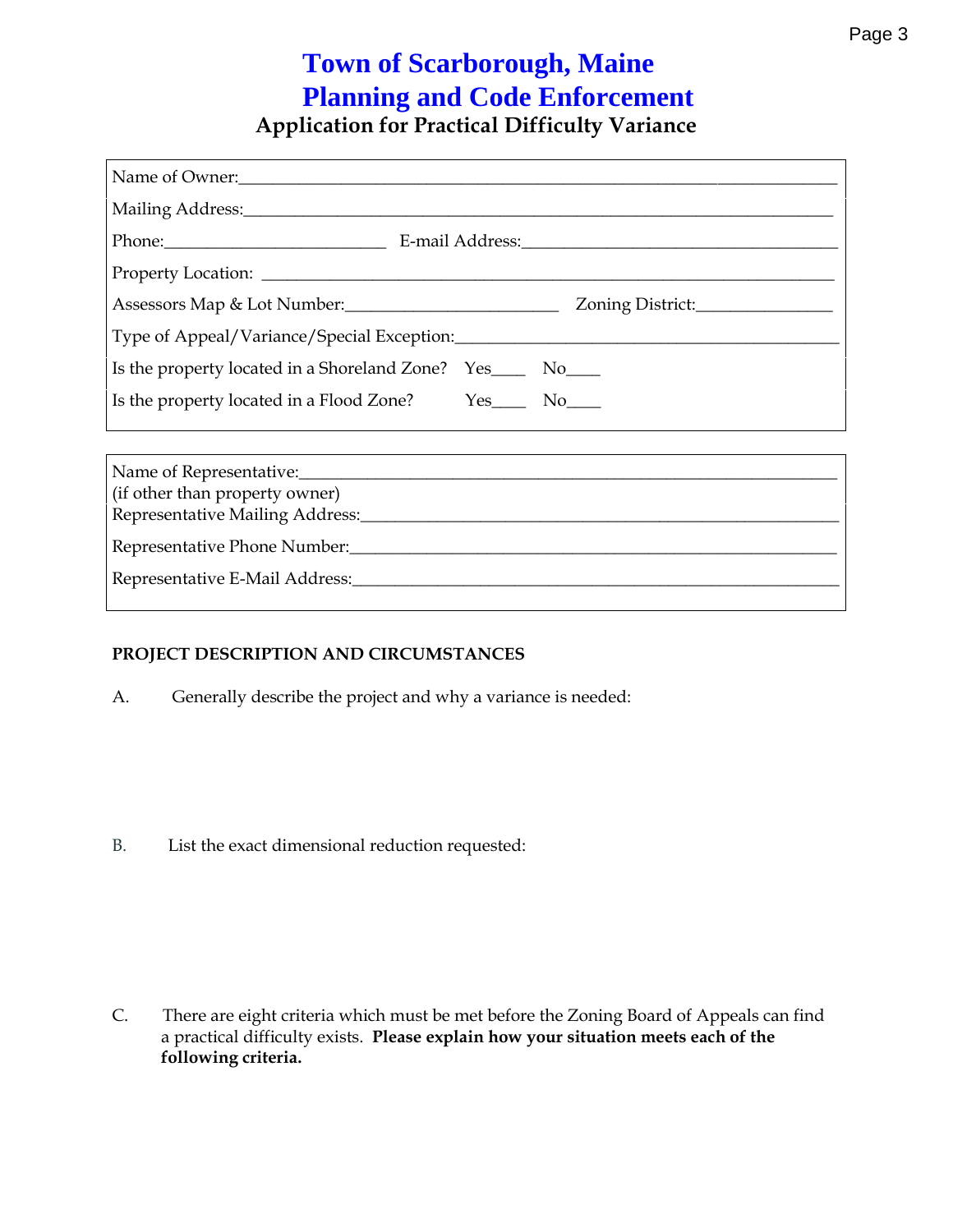- 1. The need for a variance is due to the unique circumstances of t the general conditions in the neighborhood;
- 2. The granting of a variance will not producien almeundaensacale the character of the change in the character of the character of the change in the character of the character of the change in the change of the character o neighborhood and will not have an unreasonably detrimental effect fair market value of abutting properties;

3. The practical difficulty is not the result of action taken by the a

4. No other feasible alternatiovethies appealileation the xcept a variance;

- 5. The granting of a variance will result ins paricorpogeintgy trheare prpeliacralynt into conformance with surrounding properties;
- 6. The granting roana eva will not have an unreasonably adverse effect environment;